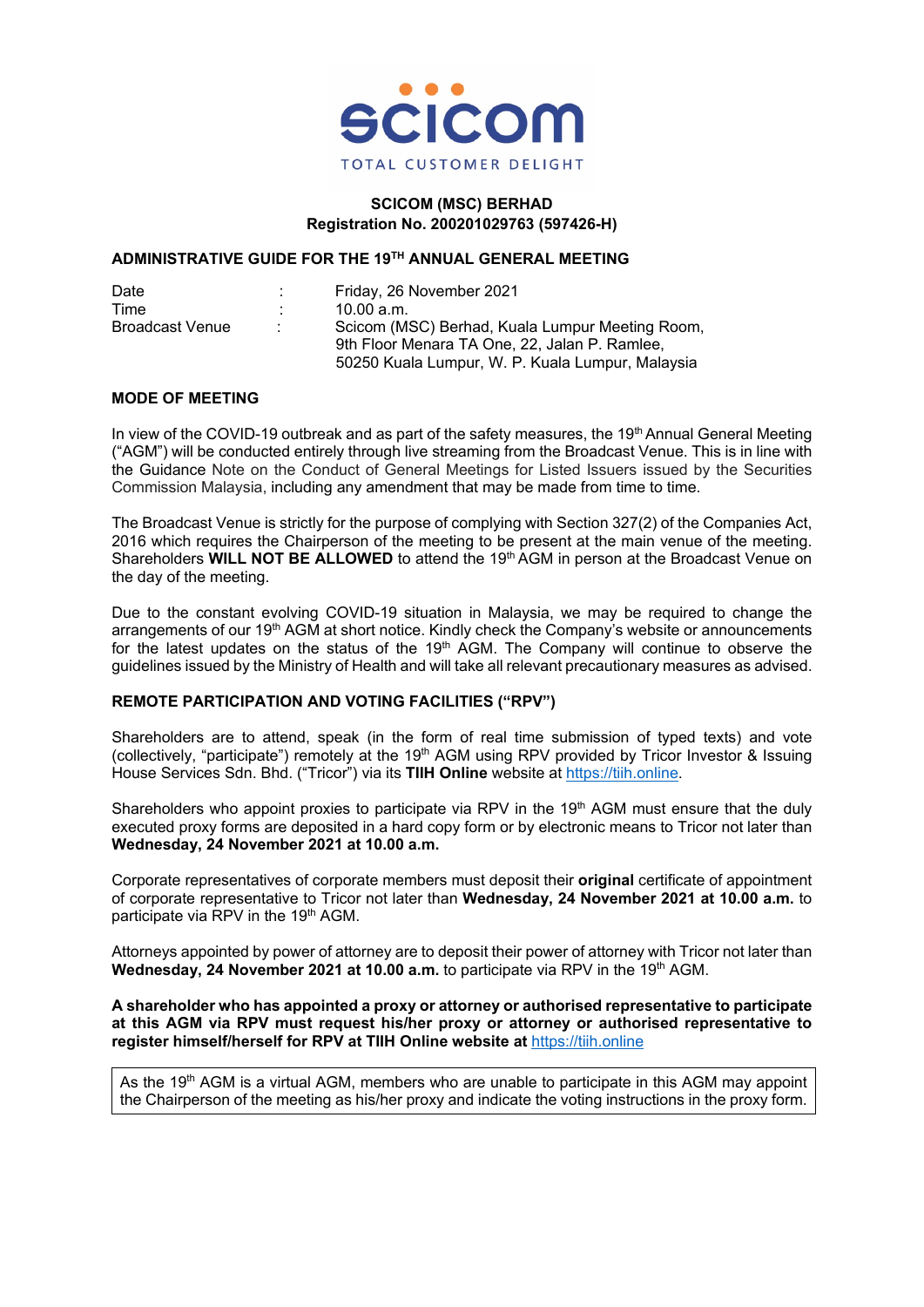# **PROCEDURES FOR RPV**

Shareholders/proxies/corporate representatives/attorneys who wish to participate in the 19<sup>th</sup> AGM remotely using the RPV are required to follow the requirements and procedures as summarised below:

|     | <b>Procedure</b>                                  | <b>Action</b>                                                                                                                                                                                                                                                                                                                                                                                                                                                                                                                                                                                                                                                                                                                                                                                                                                                                                                                                                                                                                                                                                                                                                |  |  |  |
|-----|---------------------------------------------------|--------------------------------------------------------------------------------------------------------------------------------------------------------------------------------------------------------------------------------------------------------------------------------------------------------------------------------------------------------------------------------------------------------------------------------------------------------------------------------------------------------------------------------------------------------------------------------------------------------------------------------------------------------------------------------------------------------------------------------------------------------------------------------------------------------------------------------------------------------------------------------------------------------------------------------------------------------------------------------------------------------------------------------------------------------------------------------------------------------------------------------------------------------------|--|--|--|
|     | <b>BEFORE THE AGM DAY</b>                         |                                                                                                                                                                                                                                                                                                                                                                                                                                                                                                                                                                                                                                                                                                                                                                                                                                                                                                                                                                                                                                                                                                                                                              |  |  |  |
| (a) | Register as a<br>user with TIIH<br>Online website | Using your computer, access the website at https://tiih.online.<br>$\bullet$<br>Register as a user under the "e-Services". Refer to the tutorial<br>guide posted on the homepage for assistance.<br>Registration as a user will be approved within one (1) working day<br>$\bullet$<br>and you will be notified via e-mail.<br>If you are already a user with TIIH Online website, you are not<br>$\bullet$<br>required to register again. You will receive an e-mail to notify you<br>that the remote participation is available for registration at TIIH<br>Online website.                                                                                                                                                                                                                                                                                                                                                                                                                                                                                                                                                                                |  |  |  |
| (b) | Submit your<br>registration for RPV               | Registration is open from 10.00 a.m. Thursday, 28 October<br>$\bullet$<br>2021 until the day of 19th AGM, Friday, 26 November 2021.<br>Shareholder(s) or proxy(ies) or corporate representative(s) or<br>attorney(s) are required to pre-register their attendance for<br>the 19 <sup>th</sup> AGM to ascertain their eligibility to participate in the<br>19th AGM using the RPV.<br>Login with your user ID and password and select the corporate<br>$\bullet$<br>event: "(REGISTRATION) SCICOM 19th AGM"<br>Read and agree to the Terms & Conditions and confirm the<br>$\bullet$<br>Declaration.<br>Select "Register for Remote Participation and Voting".<br>$\bullet$<br>Review your registration and proceed to register.<br>$\bullet$<br>System will send an e-mail to notify that your registration for<br>$\bullet$<br>remote participation is received and will be verified.<br>After verification of your registration against the General Meeting<br>$\bullet$<br>Record of Depositors as at 18 November 2021, the system will<br>send you an e-mail after 24 November 2021 to approve or<br>reject your registration for remote participation. |  |  |  |
|     | ON THE DAY OF THE AGM (26 NOVEMBER 2021)          |                                                                                                                                                                                                                                                                                                                                                                                                                                                                                                                                                                                                                                                                                                                                                                                                                                                                                                                                                                                                                                                                                                                                                              |  |  |  |
| (c) | Login to<br>TIIH Online website                   | Login with your user ID and password for remote participation at<br>$\bullet$<br>the $19th$ AGM at any time from <b>9.00 a.m.</b> i.e. 1 hour before the<br>commencement of the AGM on Friday, 26 November 2021 at<br>10.00 a.m.                                                                                                                                                                                                                                                                                                                                                                                                                                                                                                                                                                                                                                                                                                                                                                                                                                                                                                                             |  |  |  |
| (d) | Participate<br>through Live<br>Streaming          | Select the corporate event: "(LIVE STREAM MEETING) SCICOM<br>$\bullet$<br>19 <sup>th</sup> AGM" to engage in the proceedings of the 19 <sup>th</sup> AGM<br>remotely.<br>If you have any question for the Chairperson/ Board, you may use<br>$\bullet$<br>the query box to transmit your question. The Chairperson/ Board<br>will endeavor to respond to questions submitted by remote<br>participants during the 19 <sup>th</sup> AGM. If there is time constraint, the<br>responses will be e-mailed to you at the earliest possible, after the<br>meeting.                                                                                                                                                                                                                                                                                                                                                                                                                                                                                                                                                                                                |  |  |  |
| (e) | <b>Online Remote</b><br>Voting                    | Voting session commences from 10.00 a.m. on Friday, 26<br>$\bullet$<br>November 2021 until a time when the Chairperson announces the<br>completion of the voting session of the 19th AGM.<br>Select the corporate event: "(REMOTE VOTING) SCICOM 19th<br>٠<br>AGM".                                                                                                                                                                                                                                                                                                                                                                                                                                                                                                                                                                                                                                                                                                                                                                                                                                                                                          |  |  |  |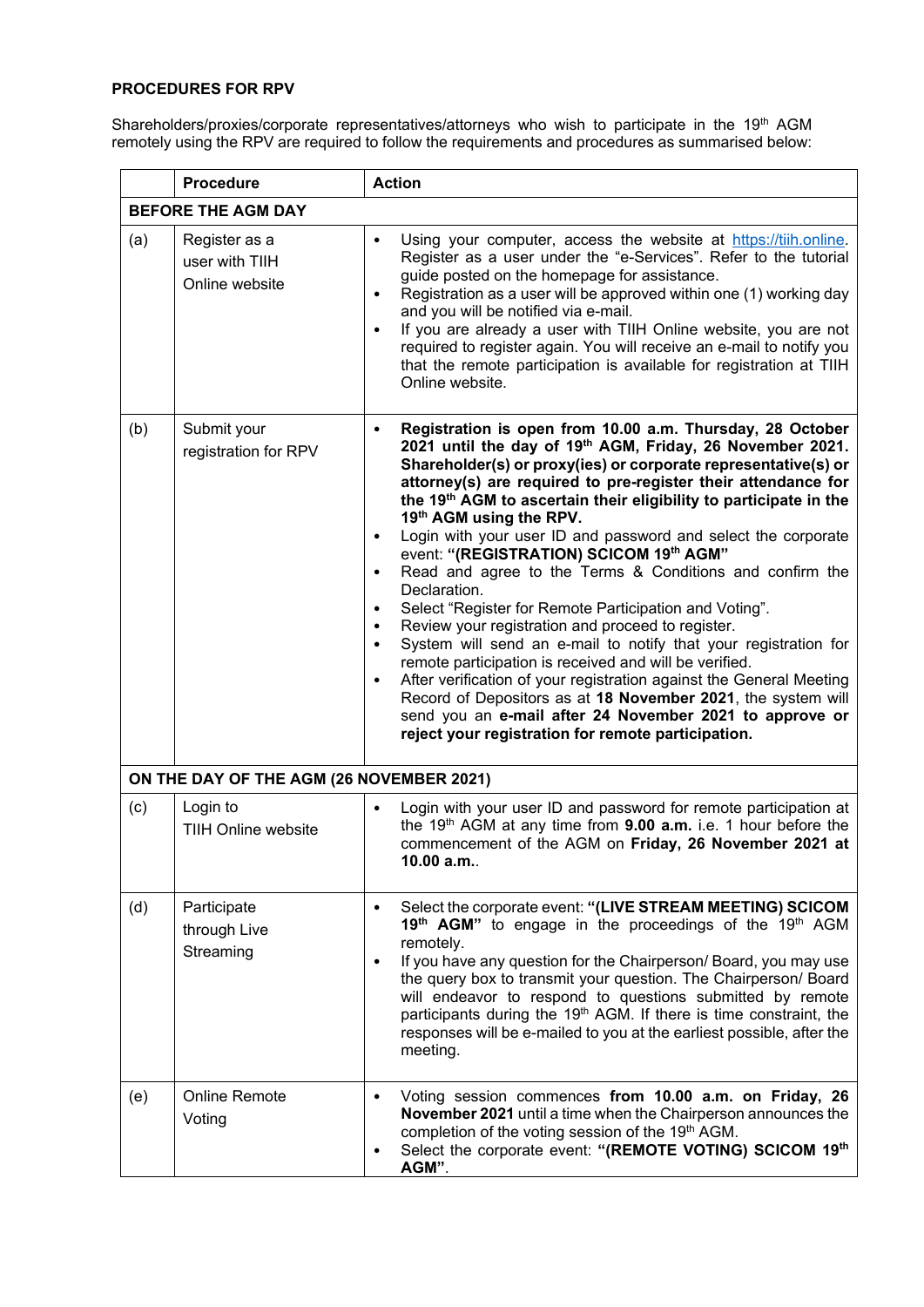|                                | $\bullet$ | Read and agree to the Terms & Conditions and confirm the<br>Declaration.<br>Select the CDS account that represents your shareholdings.<br>Indicate your votes for the resolutions that are tabled for voting.<br>Confirm and submit your votes. |
|--------------------------------|-----------|-------------------------------------------------------------------------------------------------------------------------------------------------------------------------------------------------------------------------------------------------|
| End of remote<br>participation |           | Upon the announcement by the Chairperson on the closure of the<br>19th AGM, the live streaming will end.                                                                                                                                        |

# **Note to users of the RPV facilities:**

- 1. Should your registration for RPV be approved, we will make available to you the rights to join the live stream meeting and to vote remotely. Your login to TIIH Online website on the day of meeting will indicate your presence at the virtual meeting.
- 2. The quality of your connection to the live broadcast is dependent on the bandwidth and stability of the internet at your location and the device you use.
- 3. In the event you encounter any issues with logging-in, connection to the live stream meeting or online voting on the meeting day, kindly call Tricor Help Line at 011-40805616 / 011-40803168 / 011-40803169 / 011-40803170 for assistance or e-mail to [tiih.online@my.tricorglobal.com](mailto:tiih.online@my.tricorglobal.com) for assistance.

## **GENERAL MEETING RECORD OF DEPOSITORS ("ROD")**

Only a depositor whose name appears on the ROD as at **18 November 2021** shall be entitled to attend, speak and vote at the 19<sup>th</sup> AGM or appoint proxies to attend and/or vote on his/her behalf.

## **APPOINTMENT OF PROXY**

The 19<sup>th</sup> AGM will be conducted virtually. If you are unable to attend the meeting via RPV on 26 November 2021, you may appoint the Chairperson of the meeting as proxy and indicate the voting instructions in the Proxy Form.

You may submit your proxy form to Tricor at Unit 32-01, Level 32, Tower A, Vertical Business Suite, Avenue 3, Bangsar South, No. 8, Jalan Kerinchi, 59200 Kuala Lumpur or its Customer Service Counter at Unit G-3, Ground Floor, Vertical Podium, Avenue 3, Bangsar South, No. 8, Jalan Kerinchi, 59200 Kuala Lumpur, not less than forty-eight (48) hours before the time appointed for holding the 19<sup>th</sup> AGM or any adjournment thereof, otherwise the proxy form shall not be treated as valid.

You may also submit the proxy form electronically via **TIIH Online** website at https://tiih.online not later than Wednesday, 24 November 2021 at 10.00 a.m. Please do read and follow the procedures below to submit proxy form electronically.

If you wish to participate in the 19<sup>th</sup> AGM yourself, please do not submit any Proxy Form for the 19<sup>th</sup> AGM. You will not be allowed to participate in the  $19<sup>th</sup>$  AGM together with a proxy appointed by you.

#### **PROCEDURE FOR ELECTRONIC LODGEMENT OF PROXY FORM**

The procedures to submit your proxy form electronically via Tricor's **TIIH Online** website are summarised below:

|   | <b>Procedure</b>                               | <b>Action</b>                                                                                                                                                                                                                                                                                                     |  |  |  |  |
|---|------------------------------------------------|-------------------------------------------------------------------------------------------------------------------------------------------------------------------------------------------------------------------------------------------------------------------------------------------------------------------|--|--|--|--|
|   | <b>Steps for individual shareholders</b>       |                                                                                                                                                                                                                                                                                                                   |  |  |  |  |
| a | Register as a User<br>with TIIH Online website | Usina<br>computer, please access the website at<br>vour<br>https://tiih.online. Register as a user under the "e-Services".<br>Please do refer to the tutorial guide posted on the homepage for<br>assistance.<br>• If you are already a user with TIIH Online website, you are not<br>required to register again. |  |  |  |  |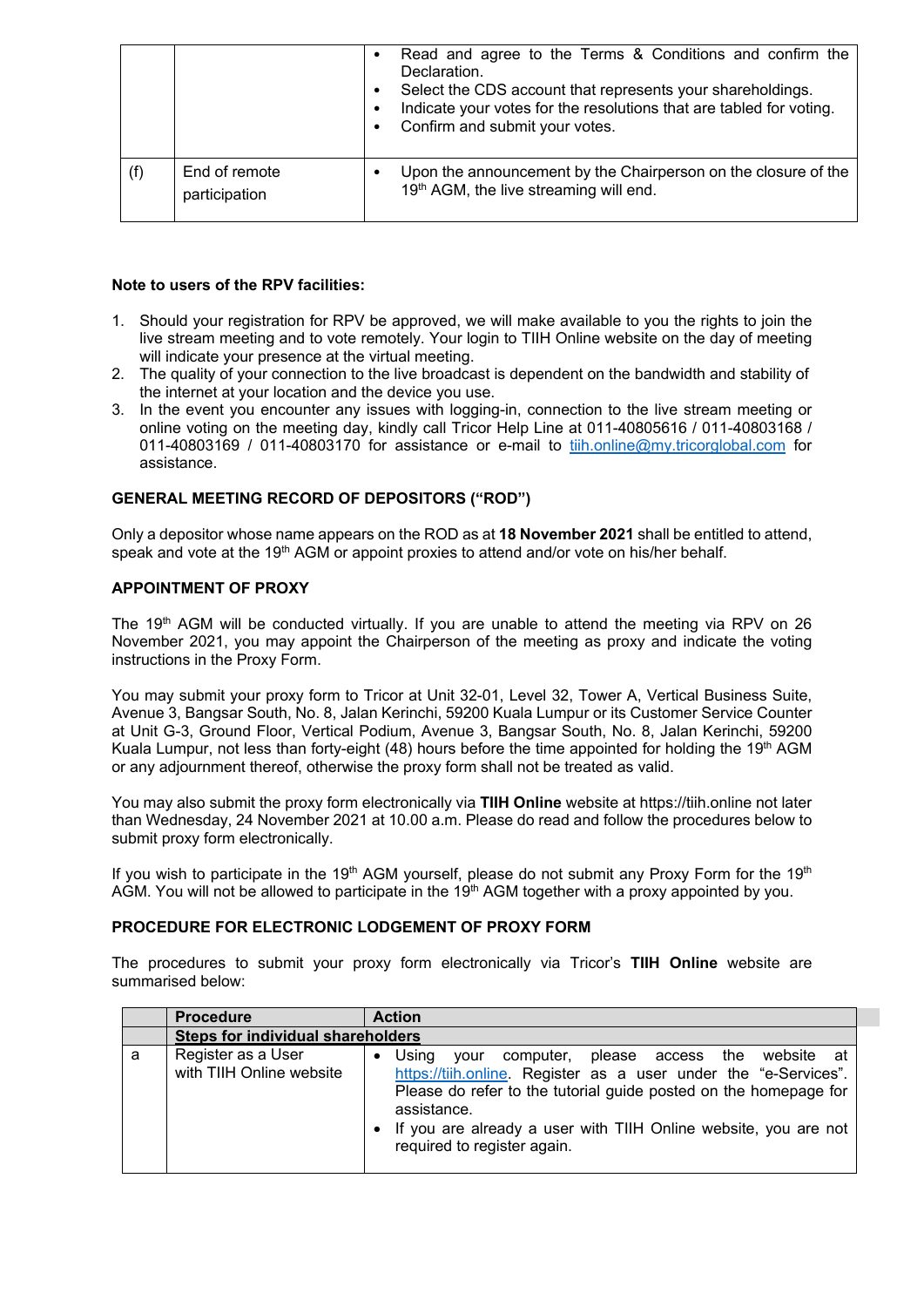| $\mathsf b$ | Proceed with submission<br>of Proxy Form              | • After the release of the Notice of Meeting by the Company, login<br>with your user name (i.e. email address) and password.<br>• Select the corporate event: "SCICOM 19TH AGM - Submission of<br>Proxy Form".<br>Read and agree to the Terms & Conditions and confirm the<br>Declaration.<br>Insert your CDS account number and indicate the number of<br>shares for your proxy(s) to vote on your behalf.<br>• Appoint your proxy(s) and insert the required details of your<br>proxy(s) or appoint Chairperson as your proxy.<br>• Indicate your voting instructions - FOR or AGAINST, otherwise<br>your proxy will decide your vote.                                                                                                                                                                                                                                                                   |
|-------------|-------------------------------------------------------|------------------------------------------------------------------------------------------------------------------------------------------------------------------------------------------------------------------------------------------------------------------------------------------------------------------------------------------------------------------------------------------------------------------------------------------------------------------------------------------------------------------------------------------------------------------------------------------------------------------------------------------------------------------------------------------------------------------------------------------------------------------------------------------------------------------------------------------------------------------------------------------------------------|
|             |                                                       | • Review and confirm your proxy(s) appointment.<br>• Print proxy form for your record.                                                                                                                                                                                                                                                                                                                                                                                                                                                                                                                                                                                                                                                                                                                                                                                                                     |
|             | Steps for corporation or institutional shareholders   |                                                                                                                                                                                                                                                                                                                                                                                                                                                                                                                                                                                                                                                                                                                                                                                                                                                                                                            |
| a           | Register as a User with<br><b>TIIH Online website</b> | Access TIIH Online website at https://tiih.online.<br>Under e-Services, the authorised or nominated representative of<br>the corporation or institutional shareholder selects "Create<br>Account by Representative of Corporate Holder".<br>• Complete the registration form and upload the required<br>documents.<br>Registration will be verified, and you will be notified by email within<br>$\bullet$<br>one (1) to two (2) working days.<br>Proceed to activate your account with the temporary password<br>$\bullet$<br>given in the email and re-set your own password.<br>Note: The representative of a corporation or institutional shareholder<br>must register as a user in accordance with the above steps before<br>he/she can subscribe to this corporate holder electronic proxy<br>submission. Please contact our Share Registrar if you need<br>clarifications on the user registration. |
| b           | Proceed with submission<br>of Proxy Form              | Login to TIIH Online website at https://tiih.online<br>$\bullet$<br>Select the corporate event: "SCICOM 19TH AGM - Submission<br>$\bullet$<br>of Proxy Form".<br>Agree to the Terms & Conditions and Declaration.<br>$\bullet$<br>Proceed to download the file format for "Submission of Proxy<br>Form" in accordance with the Guidance Note set therein.<br>Prepare the file for the appointment of proxies by inserting the<br>required data.<br>Submit the proxy appointment file.<br>Proceed to upload the duly completed proxy appointment file.<br>٠<br>Select "Submit" to complete your submission.<br>٠<br>Print the confirmation report of your submission for your record.<br>٠                                                                                                                                                                                                                  |

# **POLL VOTING**

The voting at the 19<sup>th</sup> AGM will be conducted by poll in accordance with Paragraph 8.29A of the Main Market Listing Requirements of Bursa Malaysia Securities Berhad. The Company has appointed Tricor as Poll Administrator to conduct the poll by way of electronic voting (e-voting).

Shareholders/proxies/corporate representatives/attorneys can proceed to vote on the resolutions at any time from the commencement of the 19<sup>th</sup> AGM at 10.00 a.m. on 26 November 2021 but before the end of the voting session which will be announced by the Chairperson of the meeting. Kindly refer to item (e) of the above Procedures for RPV for guidance on how to vote remotely from TIIH Online website at [https://tiih.online.](https://tiih.online/)

Upon completion of the voting session for the 19<sup>th</sup> AGM, the Scrutineers will verify the poll results followed by the Chairperson's declaration whether the resolutions are duly passed.